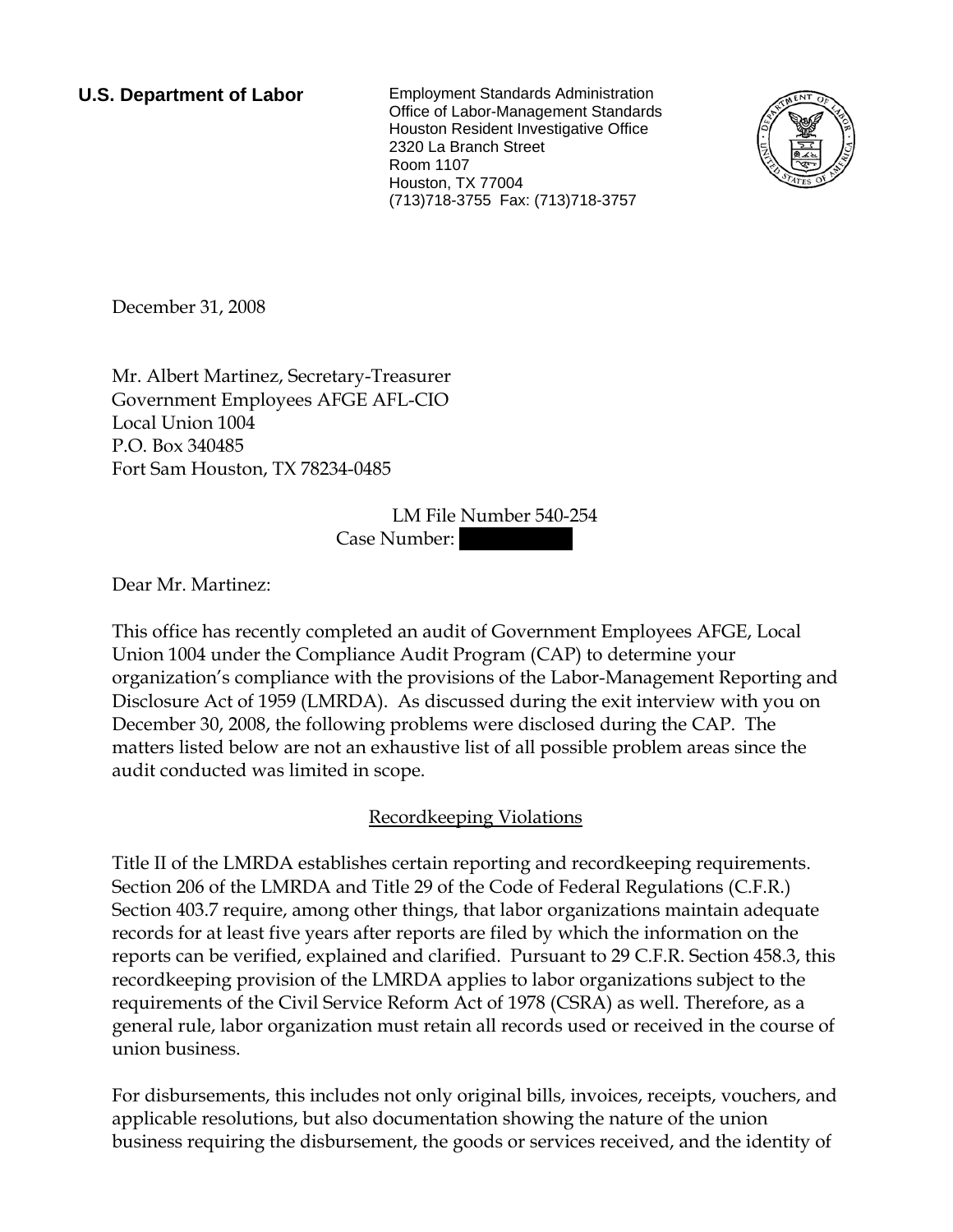Mr. Albert Martinez December 31, 2008 Page 2 of 4

the recipient(s) of the goods or services. In most instances, this documentation requirement can be satisfied with a sufficiently descriptive expense receipt or invoice. If an expense receipt is not sufficiently descriptive, a union officer or employee should write a note on it providing the additional information. For money it receives, the labor organization must keep at least one record showing the date, amount, purpose, and source of that money. The labor organization must also retain bank records for all accounts.

The audit of Local 1004's 2008 records revealed the following recordkeeping violations:

# 1. General Reimbursed and Credit Card Expenses

Local 1004 did not retain adequate documentation for reimbursed expenses and credit card expenses incurred by union officers totaling at least \$1,054.00. For example, there were several check and credit card payments involving travel expenses and the purchase of office supplies; however, Local 1004 did not keep receipts to support that travel and office supply expenses were used for union business.

As previously noted above, labor organizations must retain original receipts, bills, and vouchers for all disbursements. The president and treasurer (or corresponding principal officers) of your union, who are required to sign your union's LM report, are responsible for properly maintaining union records.

# 2. Meal Expenses

Local 1004 records of meal expenses did not always include written explanations of union business conducted or the names and titles of the persons incurring the restaurant charges. For example, receipts for business lunches and food items purchased at a local grocery store were kept; however, there were no names of individuals present, and the nature of the union business conducted during the meal. Union records of meal expenses must include written explanations of the union business conducted and the full names and titles of all persons who incurred the restaurant charges. Also, the records retained must identify the names of the restaurants where the officers or employees incurred meal expenses.

Based on your assurance that Local 1004 will retain adequate documentation in the future, OLMS will take no further enforcement action at this time regarding the above recordkeeping violations.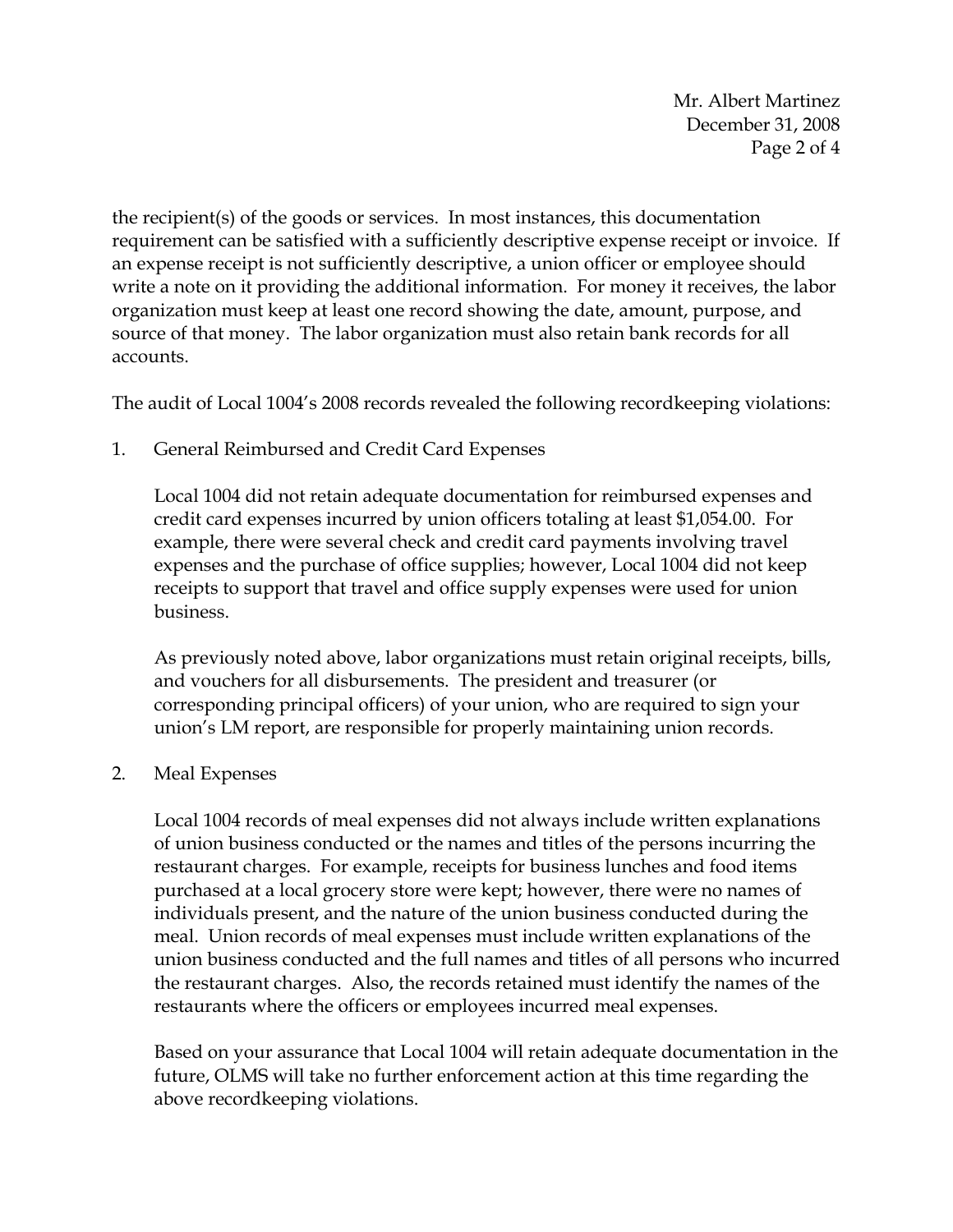Mr. Albert Martinez December 31, 2008 Page 3 of 4

## Reporting Violation

Pursuant to 29 C.F.R., Section 458.3, the reporting requirement under 29 C.F.R. Section 403.2 (see Section 201(b) of the Labor-Management Reporting and Disclosure Act (LMRDA)) is made applicable to labor organizations subject to the requirements of the CSRA. This provision requires labor organizations to file annual financial reports that accurately disclose their financial condition and operations. The audit disclosed a violation of this requirement. The Labor Organization Annual Report (Form LM-3) filed by Local 1004 for fiscal year ending July 31, 2008, was deficient in the following area:

Failure to File Bylaws

Pursuant to 29 C.F.R. Section 458.3, the requirement under 29 C.F.R. Section 402.4 implementing LMRDA Section 201(a) is made applicable to labor organizations subject to the requirements of the CSRA. This provision requires labor organizations to file copies of any revised constitution and bylaws when it files its annual financial report. The audit disclosed a violation of this requirement. Local 1004 amended its constitution and bylaws in 2006, but did not file the required copies with its LM report for that year.

Local 1004 has now filed a copy of its constitution and bylaws.

# Other Violation

The audit disclosed the following other violation:

Inadequate Bonding

Pursuant to 29 C.F.R. Section 458.35, officers and employees of any labor organization subject to the CSRA are required to be bonded in accordance with Section 502(a) of the LMRDA. This provision requires that union officers and employees be bonded for no less than 10% of the total funds those individuals or their predecessors handled during the preceding fiscal year. Officers of Local 1004 are currently bonded for \$5,000; however, they must be bonded for at least \$18,236.

Local 1004's officers are currently bonded for \$5,000, but they must be bonded for at least \$18,236. Local 1004 should obtain adequate bonding coverage for its officers and employees immediately. Please provide proof of bonding coverage to this office as soon as possible, but not later than January 14, 2009.